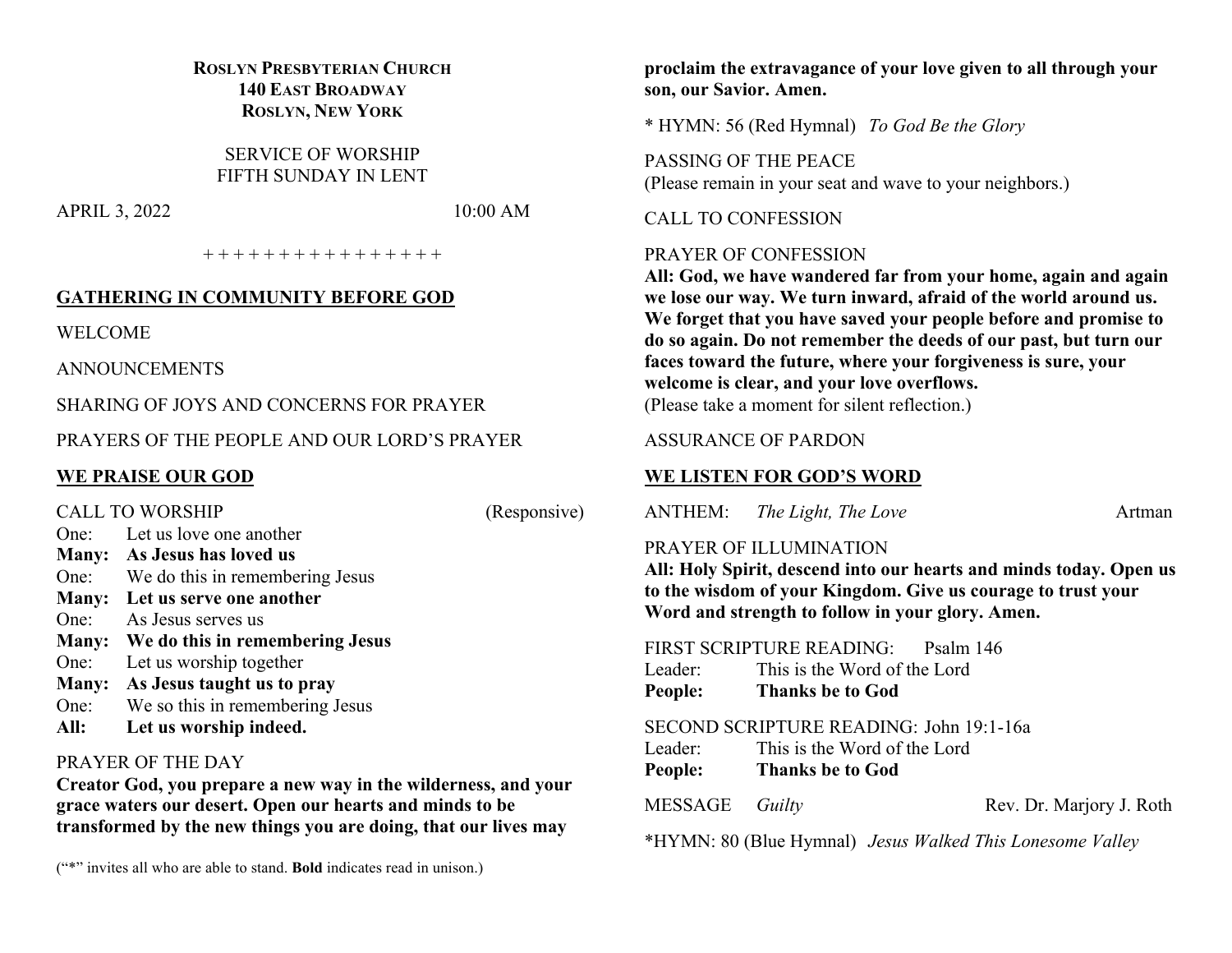# **WE RESPOND IN WORD AND DEED**

CALL TO OFFERTORY (We are not passing the offertory plate; please leave your donation in the offering plate as you leave.)

# \* DOXOLOGY

*Praise God, from whom all blessings flow; Praise him, all creatures here below; Praise him above, ye heavenly host; Praise Father, Son, and Holy Ghost. Amen.*

# \* PRAYER OF DEDICATION

**Generous God, you feed us with the harvest, and you provide for our every need. Receive our gifts of money, imagination, and labor, and transform them into a feast that welcomes all. Amen.**

\* HYMN: 302 (Blue Hymnal) *I Danced in the Morning*

CHARGE AND BLESSING

DISMISSAL *Go Now in Peace*

**POSTLUDE** 

# **THE WORSHIP IS OVER, LET THE SERVICE BEGIN**

Rev. Dr. Marjory J. Roth Pastor Dr. Natalie Naylor Clerk of Session Robert Gilmore Treasurer

Dr. Gary de Sesa Director, Ministry of Music

Kita de Sesa is our Soprano soloist.

Refreshments Host today is Soraya Gage.

## **ANNOUNCEMENTS Important Dates**

| Wed, Apr. 5  | 10 AM Bible Study In Person at Church |
|--------------|---------------------------------------|
| Mon, Apr. 11 | 7 PM Bible Study via Zoom             |
| Sun, Apr. 10 | 10 AM Palm Sunday Communion Service   |
| Wed, Apr. 13 | 10 AM Bible Study In Person at Church |
| Fri, Apr. 15 | 5:30 PM Good Friday Service           |
| Sun, Apr. 17 | 10 AM Easter Sunday                   |

Please note: **Zoom Bible Study** will now be held the **2nd Monda**y of each month, and **Wednesday Bible Study** will be held **every week**, in person.

## **PLEASE PRAY FOR**

Emma Steck Dawn and John de Sesa Eddie Balsamo Rev. Stark Jones The Mastrangelo Family **Emily & Dwight Dyer** Cathy and Jason Nelson Paula Liscio Rhonda Liss The Stallone Family Sam Rizzo Joy Wyler Merrick Randall **Anita** Catalanello Debra Hecht Casey DeSantis Melanie Bailey & Martufi Family Elizabeth Jordan Jeff Lovering Jack Walker Richard and Lynn Cardozo Edith Van Raalte

Families of victims in Ukraine and all the Ukrainian refugees

All who are struggling due to the Coronavirus outbreak And those who are on the front lines helping

# **First Reading**

**Psalm 146** New Revised Standard Version (NRSV)

Praise the Lord! Praise the Lord, O my soul!  $2I$  will praise the Lord as long as I live; I will sing praises to my God all my life long.<sup>3</sup> Do not put your trust in princes, in mortals, in whom there is no help. <sup>4</sup> When